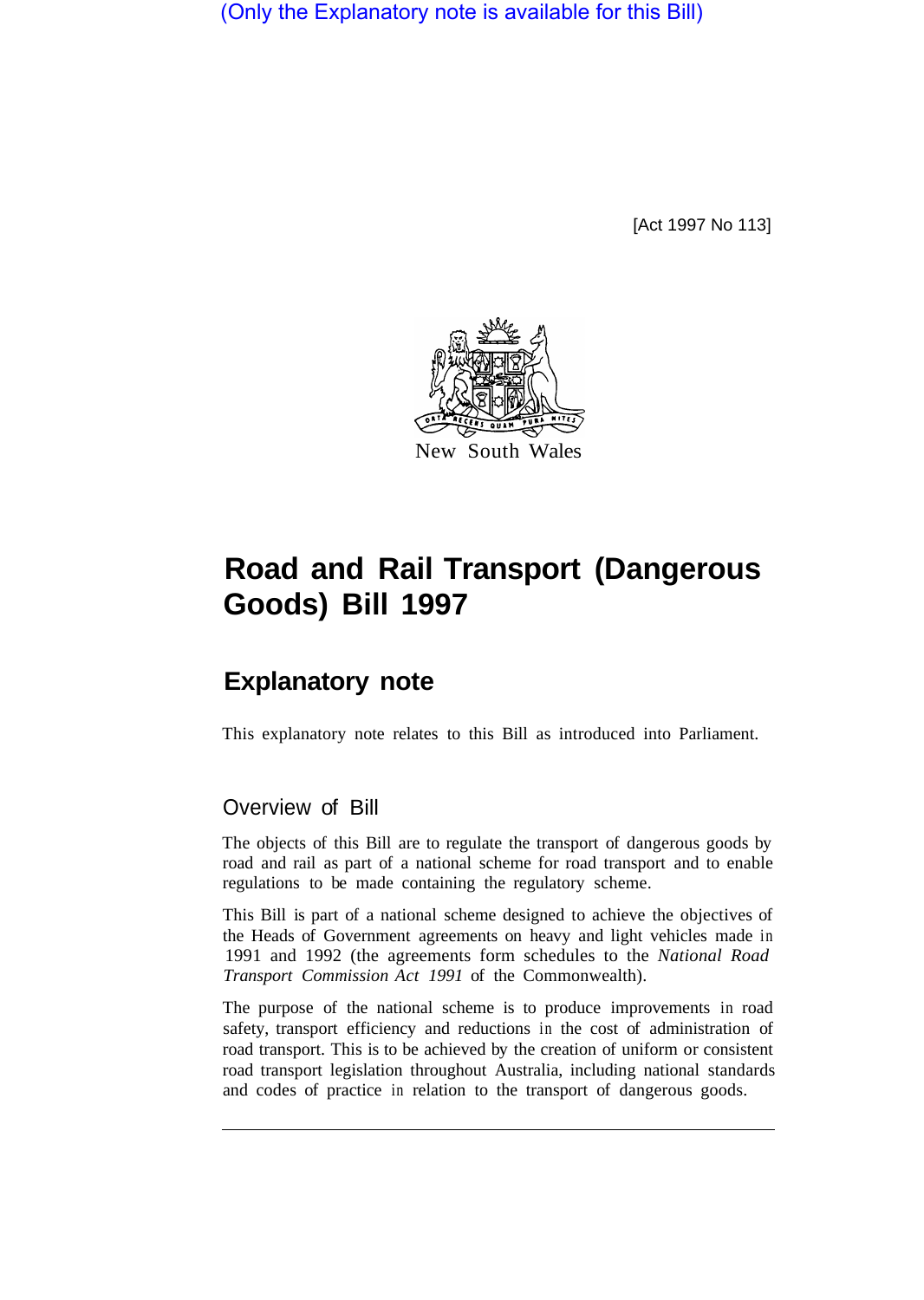Explanatory note

In accordance with this scheme, the National Road Transport Commission has been developing a reformed national road transport law in six modules. Each module must be submitted to the Ministerial Council for Road Transport (consisting of the Commonwealth, State and Territory Ministers for road transport). If a module is accepted by the Ministerial Council, the Commonwealth is required to enact legislation for the Australian Capital Territory and the Jervis Bay Territory. The States and the Northern Territory are then required to enact legislation adopting or mirroring the Commonwealth legislation. The first module dealing with heavy vehicle charges was implemented in New South Wales by the *Road Transport (Heavy Vehicle Registration Charges) Act 1995.* 

The second module dealing with the road transport of dangerous goods was approved by the Ministerial Council in 1994 (amendments were also approved in 1996). Consequently the Commonwealth Parliament enacted the *Road Transport Reform (Dangerous Goods) Act 1995* (with amendments in 1997). It is intended that regulations for the road transport of dangerous goods are to be adopted by each State and Territory after the enactment of their respective enabling legislation.

The *Road Transport Reform (Dangerous Goods) Act 1995* has also been complemented by the development of the Rail (Dangerous Goods) Rules for the purposes of the Australian Code for the Transport of Dangerous Goods. These rules mirror the draft regulations for road transport of dangerous goods with alterations to take account of the specific features of rail transport.

This Bill will therefore, in a single Act, enable the adoption of nationally consistent regulations for the transport of dangerous goods by road and the adoption of regulations for the transport of dangerous goods by rail that are consistent with the scheme applying to road transport.

# Outline of provisions

Note: \* indicates a provision included for parity in section numbering with the *Road Transport Reform (Dangerous Goods) Act 1995* of the Commonwealth.

#### **Part 1 Preliminary**

**Clause 1** sets out the name (also called the short title) of the proposed Act.

**Clause 2** provides for the commencement of the proposed Act on a day or days to be proclaimed.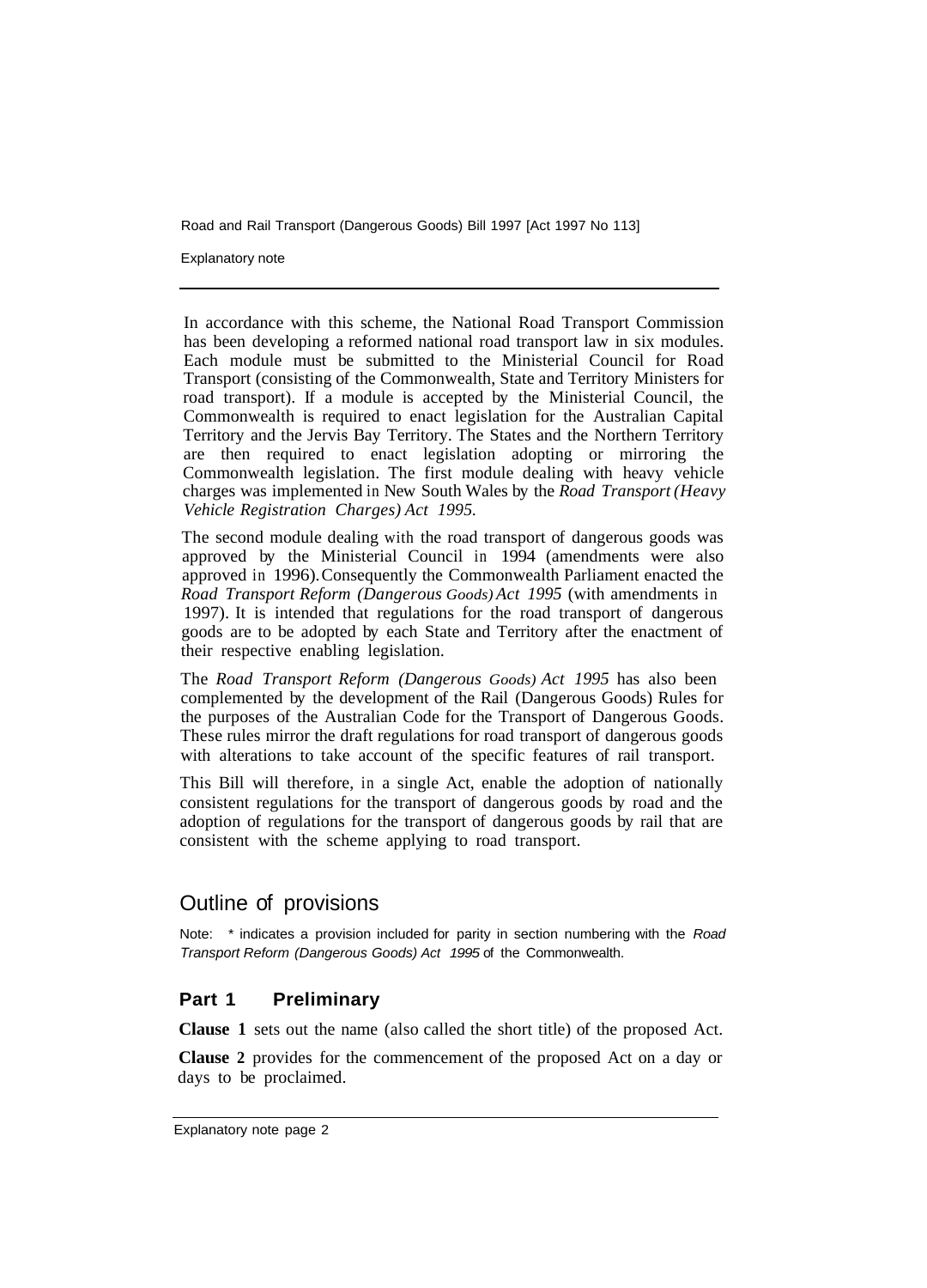Explanatory note

**Clause 3** sets out the purpose of the proposed Act which is to regulate the transport of dangerous goods by road and rail in order to promote public safety and protect property and the environment.

#### **Clause 4** \*

**Clause** *5* confers jurisdiction on the Administrative Decisions Tribunal to review certain decisions made under the proposed Act.

**Clause 6** defines certain words and expressions used in the proposed Act.

**Clause 7** provides that the proposed Act binds the Crown.

**Clause 8** \*

**Clause 9** applies the provisions of the *Acts Interpretation Act 1901* of the Commonwealth (with minor exceptions) to the interpretation of the proposed Act.

**Clause 10** provides that the proposed Act will not apply to dangerous goods that are in a container that is part of the fuel or battery system of a vehicle's engine or other propulsion equipment. This clause also provides that the *Radiation Control Act 1990* and any other laws relating to the storage and handling of dangerous goods (but not relating to the transport of dangerous goods by road or rail) will prevail over the proposed Act.

#### **Part 2 Regulations**

**Clause 11** provides that the Governor may make regulations on a wide range of matters required or permitted to be prescribed by the proposed Act or that are necessary or convenient to be prescribed. The clause sets out a number of particular matters in relation to which regulations may be made, including classification, labelling, packaging, stowage and transport of dangerous goods, mandatory licensing of persons involved in the transport of dangerous goods and obligations arising in an emergency. The regulations made under these powers will contain the regulatory scheme for the transport of dangerous goods by road or rail.

**Clause 12** enables the regulations to create offences for breach of the regulations with maximum penalties of \$3,000 for an individual or \$15,000 for a body corporate.

#### **Part 3 Appointment and powers of Competent Authorities and authorised officers**

**Clause 13** provides that the Minister may appoint Competent Authorities by notice in the Gazette. It is intended that Competent Authorities will be responsible for the administration and enforcement of the proposed Act and the regulations.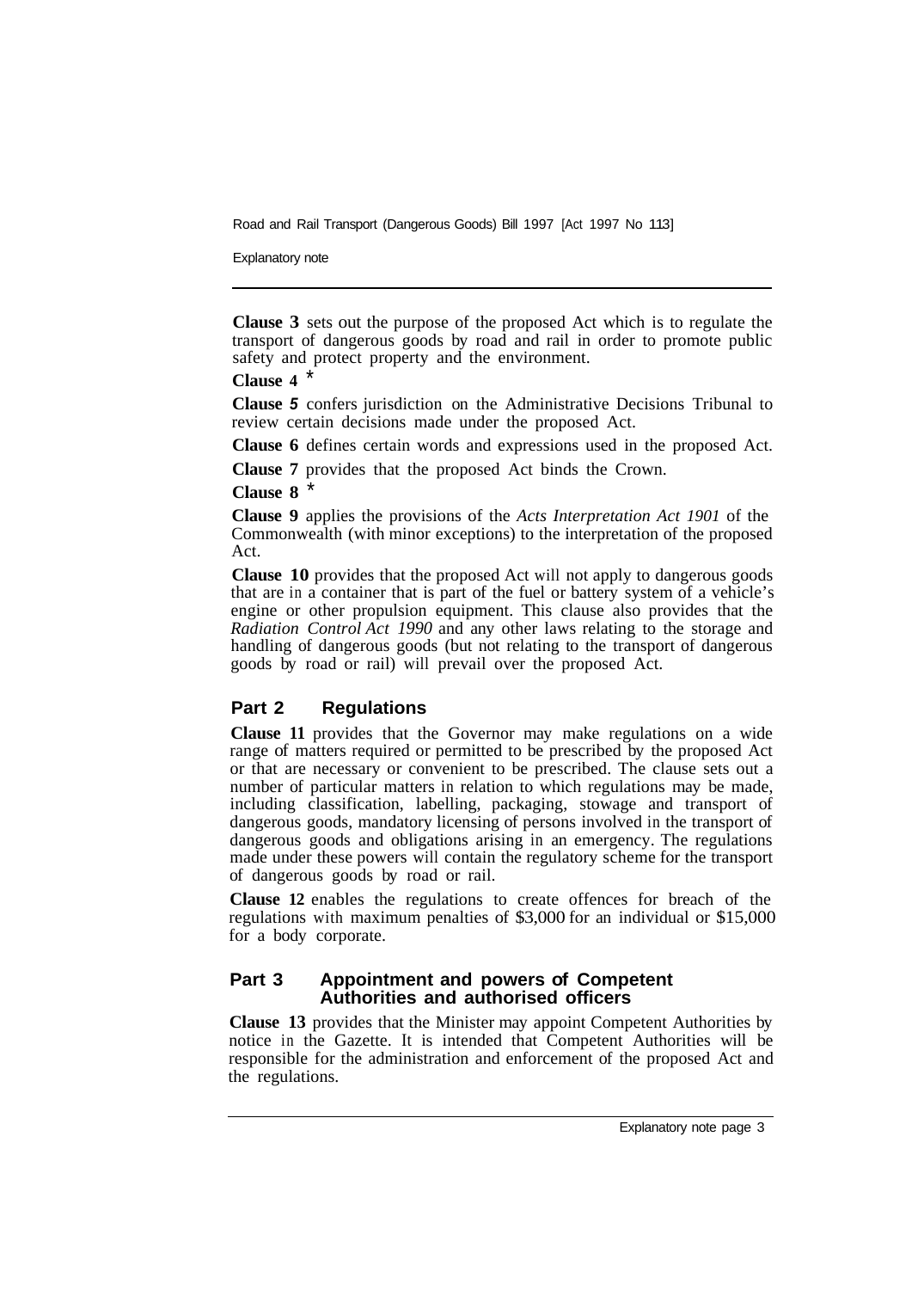Explanatory note

**Clause 14** states that a Competent Authority may appoint people or a class of people to be authorised officers. A Competent Authority may specify that such an appointment is subject to conditions or restrictions and may issue identification cards for people appointed as authorised officers.

**Clause 15** requires authorised officers, who are not police officers, to carry identification cards while carrying out their duties and produce them before exercising a power under the proposed Act. Police officers, if practicable, must on request identify themselves by producing their identification cards or stating their name, rank, place of duty or identification number.

**Clause 16** makes it an offence for a person who has been issued with an identification card not to return it as soon as practicable after ceasing to be an authorised officer (maximum penalty \$100).

**Clause 17** empowers a Competent Authority to delegate his or her powers under the proposed Act to authorised officers.

**Clause 18** confers certain powers on authorised officers, including the power to enter and search premises, stop or detain and search vehicles, inspect vehicles, take samples, seize and copy documents and require persons to answer questions.

**Clause 19** enables an authorised officer, who believes on reasonable grounds that a person has been involved in the transport of dangerous goods by road or rail, to require that person to state their name and address. Failure to do so without a reasonable excuse is an offence (maximum penalty \$500).

**Clause 20** enables an authorised officer to enter premises (not being unattended or a residence) to search for and test evidence, if the officer believes on reasonable grounds that he or she will find evidence of an offence.

**Clause 21** requires an authorised officer to take reasonable steps to return premises, vehicles or equipment inspected pursuant to proposed section 18 or 20 to the condition they were in immediately before the inspection.

**Clause 22** makes it an offence for a person to, without reasonable excuse, fail to comply with a direction of an authorised officer under proposed section 18 or 20 or to obstruct the officer in the exercise of his or her power, or knowingly provide false or misleading information to an authorised officer (maximum penalty \$10,000 or 6 months, or both, for an individual or \$50,000 for a body corporate).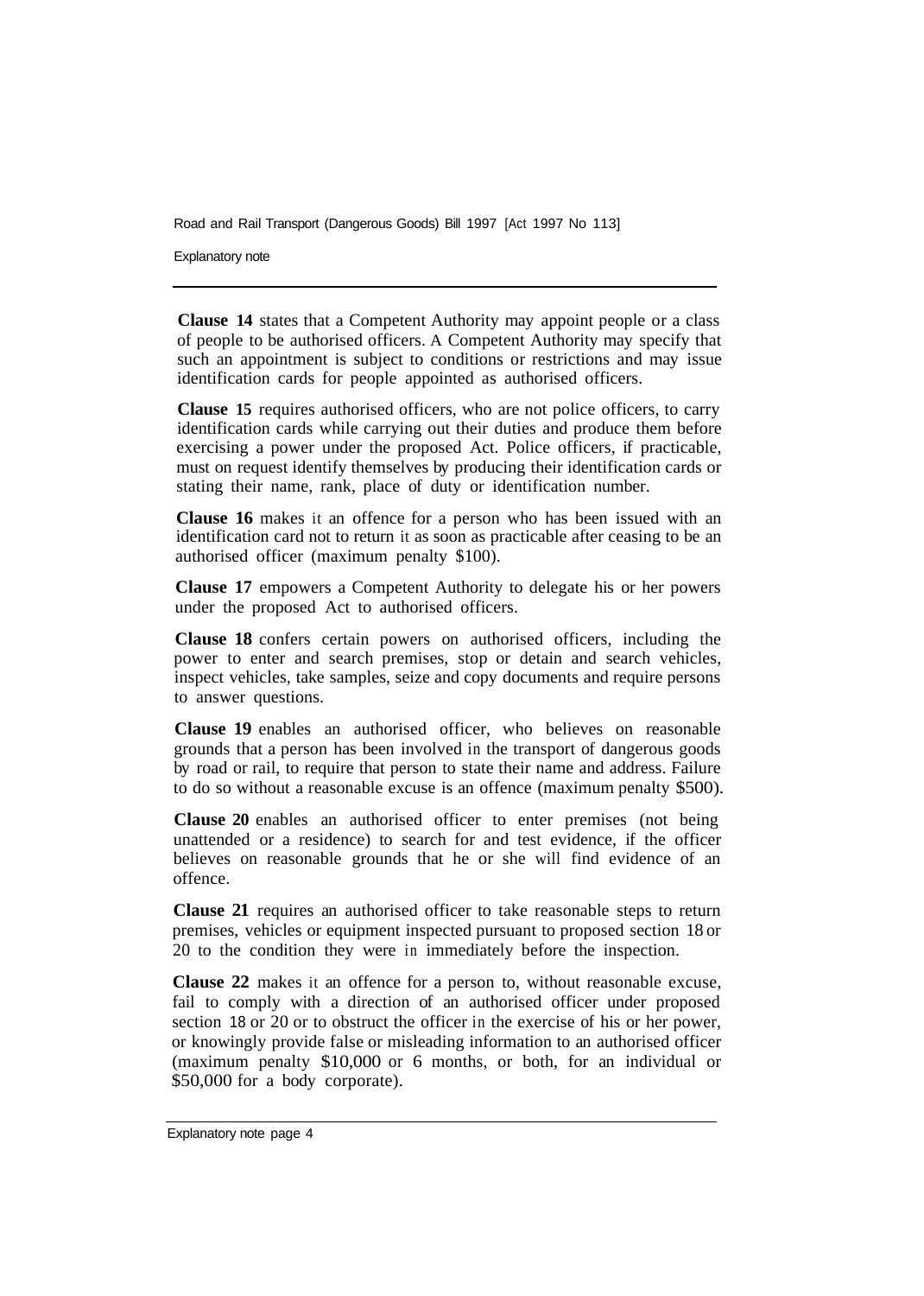Explanatory note

**Clause 23** provides that a person is not excused from answering a question under proposed section 18 on the grounds that the answer might tend to incriminate the person. The answer to the question and any information, documents or things obtained as a direct or indirect consequence of the answer to the question, are generally not admissible in evidence against an individual but may be admissible against a body corporate.

**Clause 24** enables an authorised officer to apply for a warrant to search residences, unattended premises, vehicles and equipment and to seize evidence.

**Clause 25** \*

**Clause 26** \*

**Clause 27** enables an authorised officer to seize or preserve evidence of other offences (not specified in the warrant) which may be discovered during the course of a search under the proposed Act.

**Clause 28** allows an authorised officer to issue a notice to a person whom the officer believes is contravening the proposed Act or has contravened and is likely to repeat the contravention of the proposed Act, requiring that person to remedy the matters causing the contravention. It makes it an offence to contravene a notice, or remove a notice that has been placed on a vehicle in accordance with the proposed section, before the matters in the notice have been remedied (maximum penalty \$10,000 for an individual or \$50,000 for a body corporate).

**Clause 29** allows an authorised officer to issue a notice against a person when the officer believes a dangerous situation exists and that person is in a position to take measures to avert, eliminate or minimise the danger. It makes it an offence to contravene a notice, or remove a notice that has been placed on a vehicle in accordance with the proposed section before the matters in the notice have been remedied (maximum penalty \$10,000 for an individual or \$50,000 for a body corporate).

**Clause 30** enables the recipient of a notice under proposed section 28 or 29 to apply to the Administrative Decisions Tribunal for a review of the decision to issue the notice.

**Clause 31** outlines the circumstances in which an authorised officer may take direct action to avert, eliminate or minimise a dangerous situation.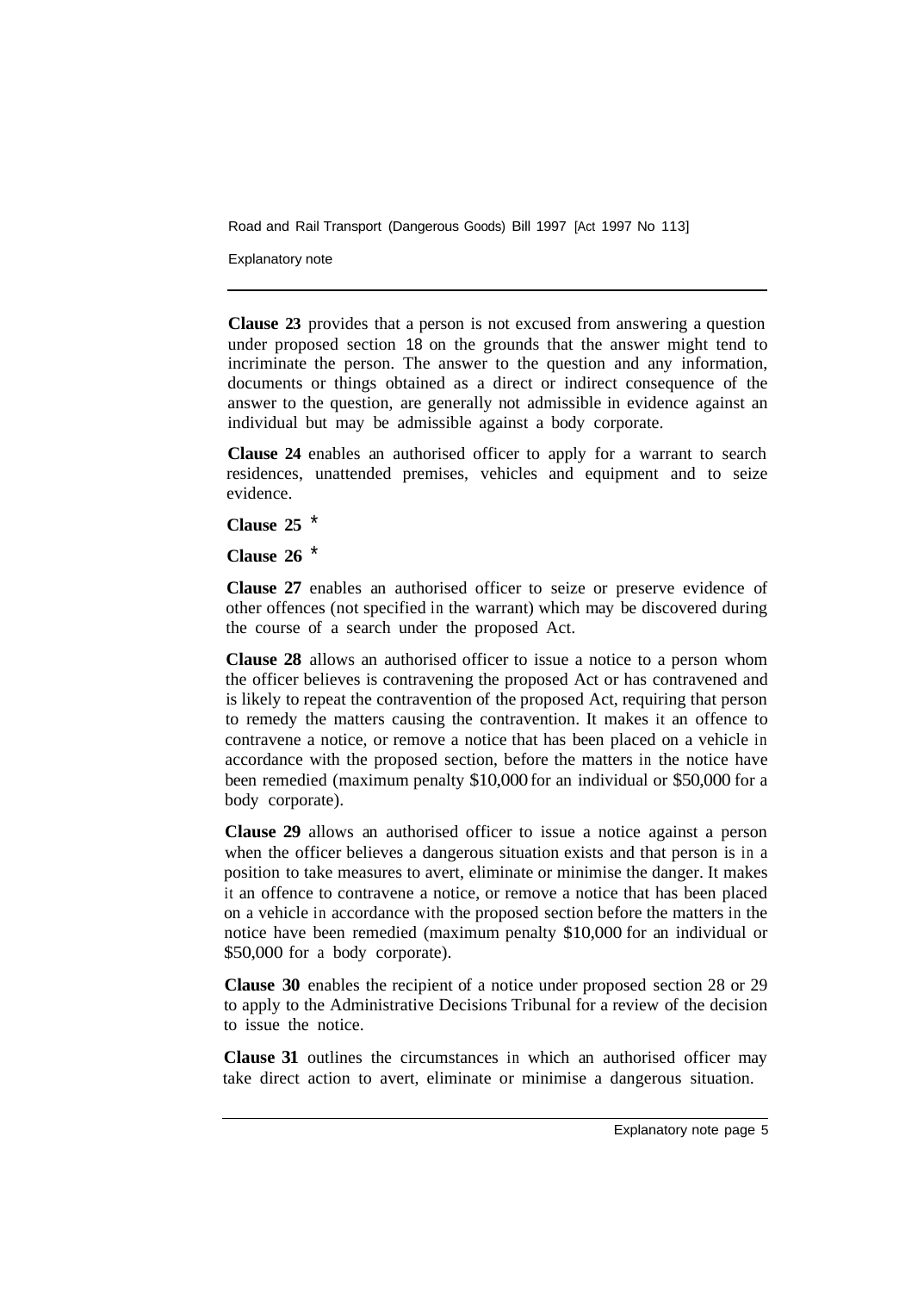Explanatory note

#### **Part 4 Exemptions**

**Clause 32** enables a Competent Authority to grant an exemption to a person or class of people from compliance with a provision of the regulations. Failure to comply with a condition in an exemption is an offence (maximum penalty \$10,000 or imprisonment for 6 months, or both, for an individual or \$50,000 for a body corporate). This clause also details various procedural and formal requirements relating to exemptions.

**Clause 33** deals with the cancellation and variation of exemptions and conditions.

#### **Clause 33A\***

**Clause 34** provides that the Minister may order a suspension or variation of the regulations or specified parts of the regulations. Such orders must be in compliance with the provisions relating to application orders and emergency orders in the agreements scheduled to the *National Road Transport Commission Act 1991* of the Commonwealth.

#### **Part 5 Offences, penalties, evidence and procedure**

**Clause 35** creates the following offences in relation to the transport of dangerous goods by road or rail:

- using a vehicle (other than as a driver) to transport dangerous goods without a licence for the vehicle where the regulations require the vehicle to be licensed to transport dangerous goods (maximum penalty \$50,000 or imprisonment for 2 years, or both, for an individual or \$250,000 for a body corporate),
- employing, engaging or permitting another person to drive a vehicle transporting dangerous goods where the other person does not have a licence to drive the vehicle as required by the regulations (maximum penalty \$50,000 or imprisonment for 2 years, or both, for an individual or \$250,000 for a body corporate),.
- driving a vehicle transporting dangerous goods without a licence for the vehicle where the regulations require the vehicle to be licensed to transport dangerous goods (maximum penalty \$10,000),
- where the regulations require such accreditation (maximum penalty \$50,000 or imprisonment for 2 years, or both, for an individual or \$250,000 for a body corporate), failing to be accredited to transport dangerous goods by road or rail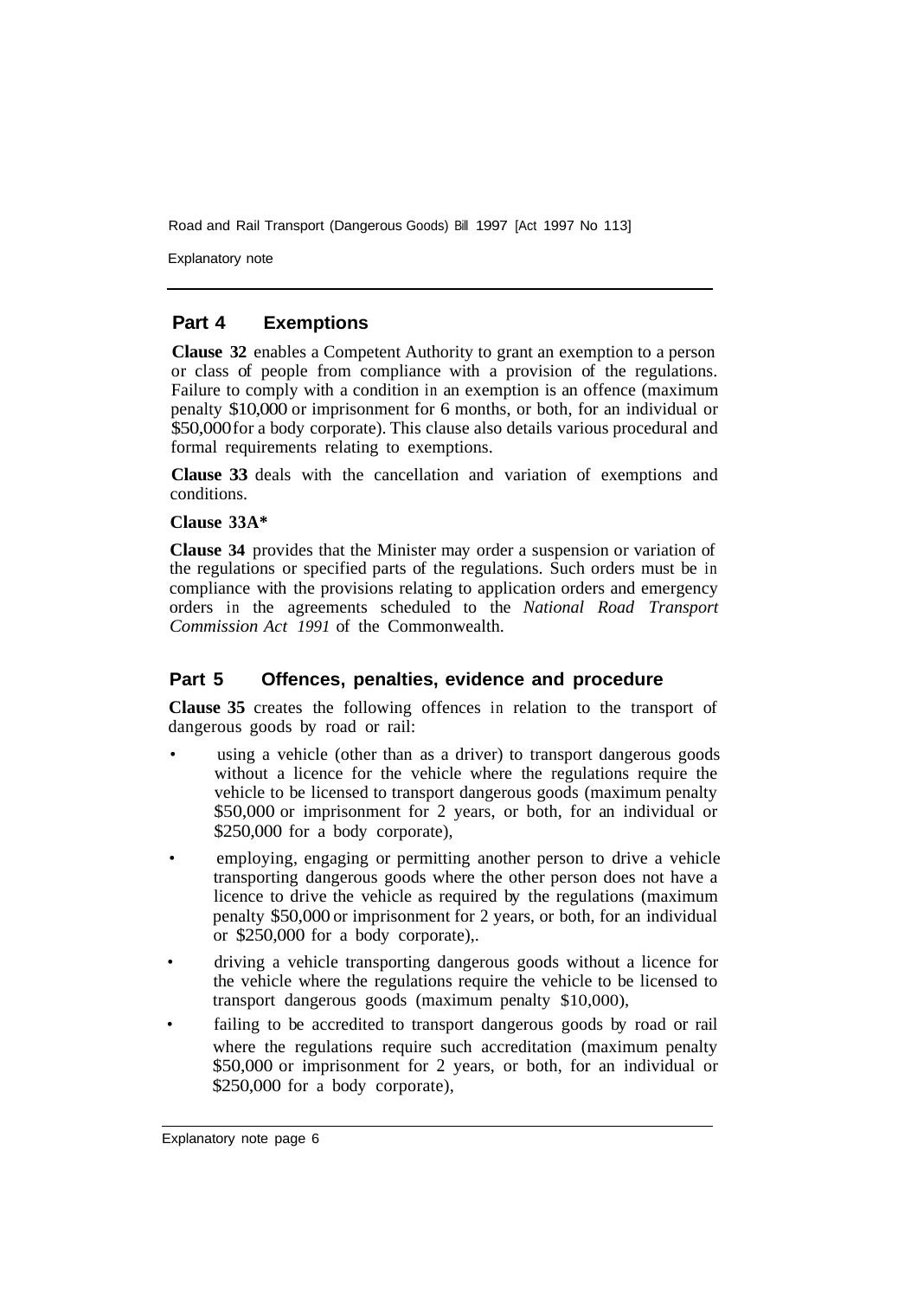#### **Explanatory note**

• driving a vehicle transporting dangerous goods without a licence to drive such a vehicle where a licence is required under the regulations (maximum penalty \$10,000).

**Clause 36** makes it an offence to transport goods that the regulations identify as being too dangerous to transport (maximum penalty \$50,000 or imprisonment for 2 years, or both, for an individual or \$250,000 for a body corporate).

**Clause 37** makes it an offence to fail to ensure, as far as practicable, that dangerous goods are transported in a safe manner or to fail to comply with a provision of the proposed Act where the person knows or reasonably ought to know that the failure would be likely to endanger the safety of another person or of property or the environment. The maximum penalty if the failure results in death or serious injury is \$100,000 or imprisonment for 4 years, or both, for an individual or \$500,000 for a body corporate. In any other case the maximum penalty is \$50,000 or imprisonment for 2 years, or both, for an individual or \$250,000 for a body corporate.

**Clause 38** provides that authorised officers may serve penalty notices on persons who have committed certain offences against the proposed Act (such offences to be specified by the regulations). A person served with such a notice, who does not wish the matter to be dealt with by a court, may pay within the time specified in the notice the penalty prescribed by the regulations.

**Clause 39** sets out the courts in which proceedings for offences under the proposed Act may be taken and the time within which such proceedings must be taken.

**Clause 40** contains evidentiary provisions.

**Clause 41** deals with the admissibility as evidence, and the treatment in proceedings, of codes of practice, guidelines or other documents approved by the Ministerial Council for Road Transport or the Australian Transport Council.

**Clause 42** deals with matters relating to the prosecution of companies and their directors or senior managers.

### **Part 6 Miscellaneous**

**Clause 43** allows an authorised officer to apply to a court to require a person convicted of an offence to pay any costs reasonably incurred in taking action against that person and in the investigation of the offence.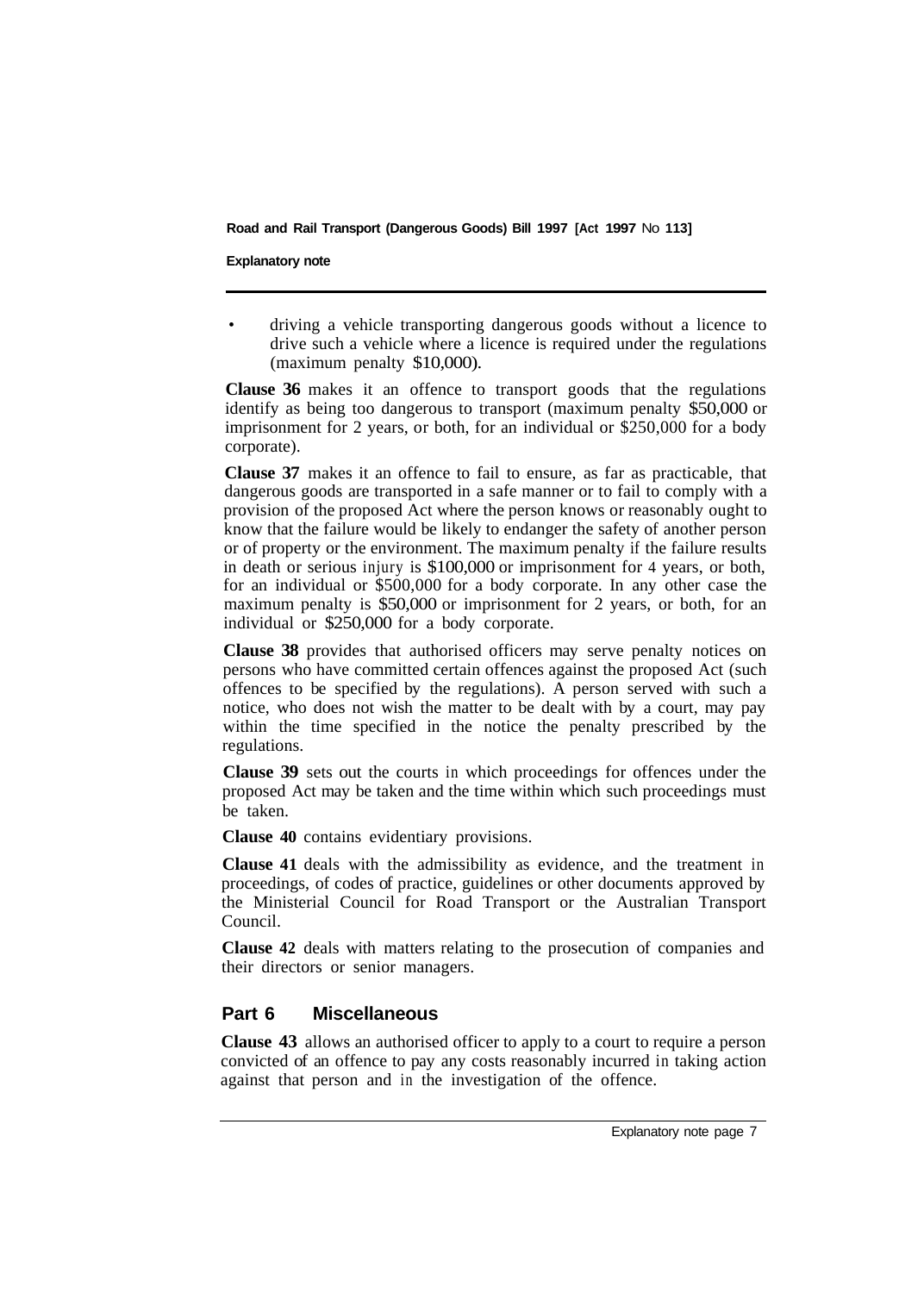Explanatory note

**Clause 44** enables a government authority that incurs costs as a result of an incident involving the escape of dangerous goods or an explosion or fire involving dangerous goods, or involving the danger of such an escape, explosion or fire, to recover so much of the costs as were reasonably incurred.

**Clause 45** provides that a court, in sentencing a person for an offence, may make an order prohibiting the person for a specified period from involvement in the transport of dangerous goods by road or rail. It will be an offence to contravene such an order (maximum penalty \$50,000 or imprisonment for 2 years, or both, for an individual or \$250,000 for a body corporate).

**Clause 46** empowers a court that has convicted a person for an offence in relation to dangerous goods to order the dangerous goods and their container to be forfeited in certain circumstances. Goods so forfeited may be destroyed, sold or otherwise disposed of as directed by a Competent Authority.

**Clause 47** empowers the Minister to delegate by instrument in writing to a Competent Authority all or any of the Minister's powers under the proposed Act (other than the power to make an application order or emergency order and the power of delegation).

**Clause 48** protects an authorised officer from civil liability for acts or omissions done honestly and in good faith in the course of his or her duties.

**Clause 49** protects a person from civil liability for an act done honestly and in good faith and without any fee, charge or other reward, for the purpose of assisting or attempting to assist in a situation in which an emergency or accident involving dangerous goods occurs or is likely to occur.

**Clause 50** requires the Minister to publish in the Gazette, as soon as practicable after a regulation is made, details of where any regulation, code, standard or rule applied or adopted by the regulation, or any amendment or replacement of the regulation, code, standard or rule, may be obtained inspected.

**Clause 51** restricts the disclosure of information obtained by persons in connection with the administration or execution of the proposed Act.

**Clause 52** is a formal provision that allows regulations of a savings or transitional nature to be made.

**Clause 53** gives effect to Schedule 1 that makes consequential amendments to other Acts.

Explanatory note page 8